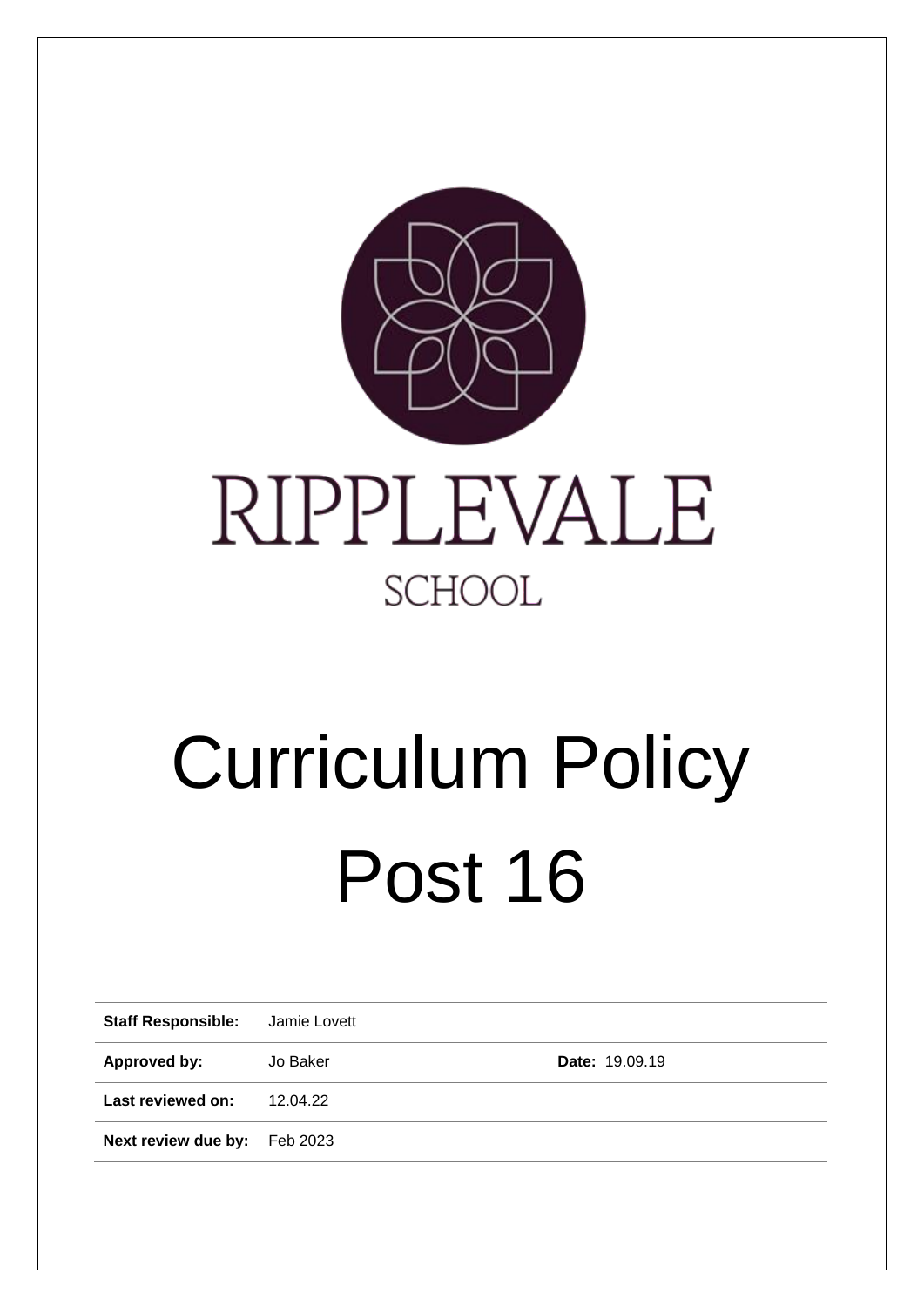# **Ripplevale School Post 16 Curriculum Policy**

*'Ripplevale School provides a caring, learning environment where our boys make meaningful progress, relative to their individual starting points. Our aim is to encourage them to develop appropriate personal, social and employable skills enabling them to become confident, independent and aspiring young people.'*

# **Curriculum Intent**

Our aim is for every one of our pupils to leave Ripplevale School as independent and socially competent adults. We want them to be healthy, able to access employment, gain job satisfaction, learn new skills, and to be eager to continue learning. As well as continued learning and the opportunity to gain further academic and vocational qualifications, we teach students many life skills such as independent travel thus helping them gain the confidence to move forward into adult life.

Post 16 provides a curriculum tailored to students' individual needs. The facility provides a transition between School and post 19 pathways such as further education - college, apprenticeships and work experience.

#### **Implementation**

We implement this through the following foci:

- Learning reflects students' outcomes as specified in their Education, Health and Care Plan. For some students this means that they have a highly personalised timetable to address very specific needs.
- A range of interventions are available to address these needs including: Speech and Language Therapy, Occupational Therapy, Sensory Circuits, Numeracy and Literacy intervention, Visual Perception, Mindfulness, Emotional Regulation and Counselling.
- For all students, there is a clear focus on increasing independence and giving students a range of experiences to inform their progression towards adulthood. Preparing and equipping them with the strategies to cope with the world outside of home and school.
- On-going support and liaison with post 19 provisions working towards enabling students to become independent in FE or employment.
- Students have access to post 16 self-contained areas to enable the development of an adult ethos around rights and corresponding responsibility.
- Students are taught in small groups.

# **Selection procedure**

- Discussion with students and parent contact about curriculum and life skills needs. Post 16 destination [preference made formally in annual review meeting.
- Selection of vocational courses run at Ripplevale school through student and parent selection and school perception of needs.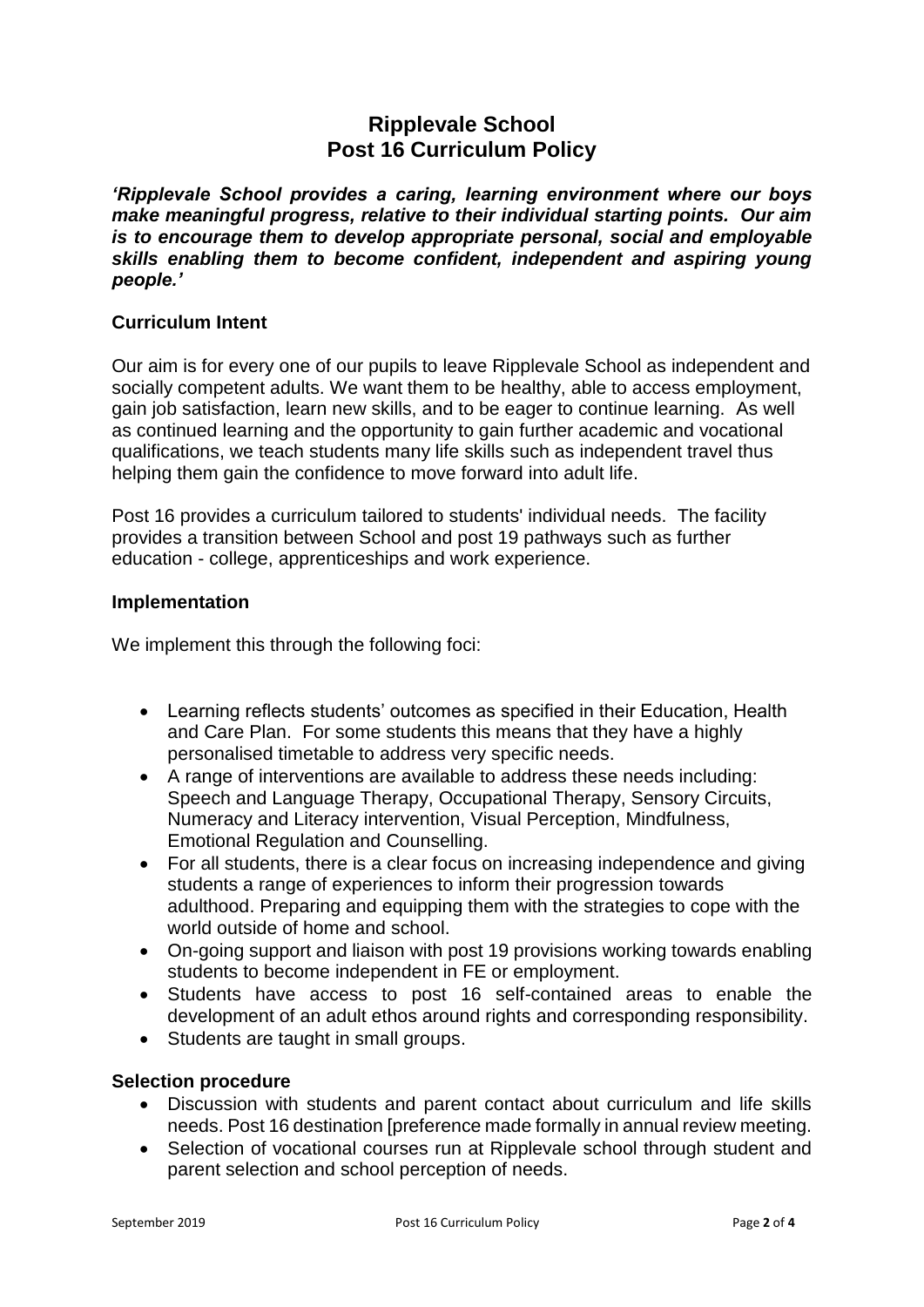- Independent Advice and guidance (CXK) Given to students from KS3 upwards.
- Transition for year 11 includes a two week period in July where students can experience the selection of vocational courses and become familiar with the provisions environment and staff.
- Transition to college includes tours for all post 16 students at regular intervals throughout the year, Once students have identified courses or areas of interest then curriculum meetings and taster days are arranged and supported by school staff.
- Further meetings are arranged with college liaisons to discuss support needs.
- Attendance in  $6<sup>th</sup>$  form is by invitation and is not quaranteed for all pupils, some of whom may not require the additional levels of support offered.

## **Curriculum**

- Post 16 students work towards their choice of vocational qualification from Catering and Hospitality, Construction and Creative Imedia.
- The post 16 curriculum is individualised to meet students' needs, interests and aspirations.
- All students who have not achieved grade 4 in Maths or English are expected to undertake directed study time to enable appropriate retakes of GCSE exams, functional skills exams or stepping stone programmes such as entry level certificates..
- The additional range of curriculum areas covered includes travel training, PSHE, Careers programmes including work experience, relationship education, drama, outdoor learning, science, life skills and opportunities for physical education sessions each week.
- We offer additional GCSE or other qualifications aimed at supporting future FE places for those students that have achieved a pass grade in English and Mathematics GCSE's, these currently include; A-Level English, GCSE English Literature, Gateway Public Services, Level 3 Information Technology, Level 3 Award in Supporting Teaching and Learning and GCSE Physical Education.

#### **Post 19 Links**

Close links are maintained with ASD support at each of the local college groups campuses. Tours of various provisions and campuses are scheduled throughout the academic year. Arrangements are made in discussion with parents/carers, student and provision staff.

Following a successful consultation process from the local authority further transition activities are arranged with the college or destination provision including currriculum meetings with staff and taster sessions. These are arranged and supported by the school and allow the students to attend the provision and sample subjects, staff, support and the overall environment.

## **Work experience and careers guidance.**

All post-16 students have access to independent advice and guidance through CXK and at least one work placement during their time in the  $6<sup>th</sup>$  form. Some vocational courses offer work experiences opportunities weekly as part of the course.